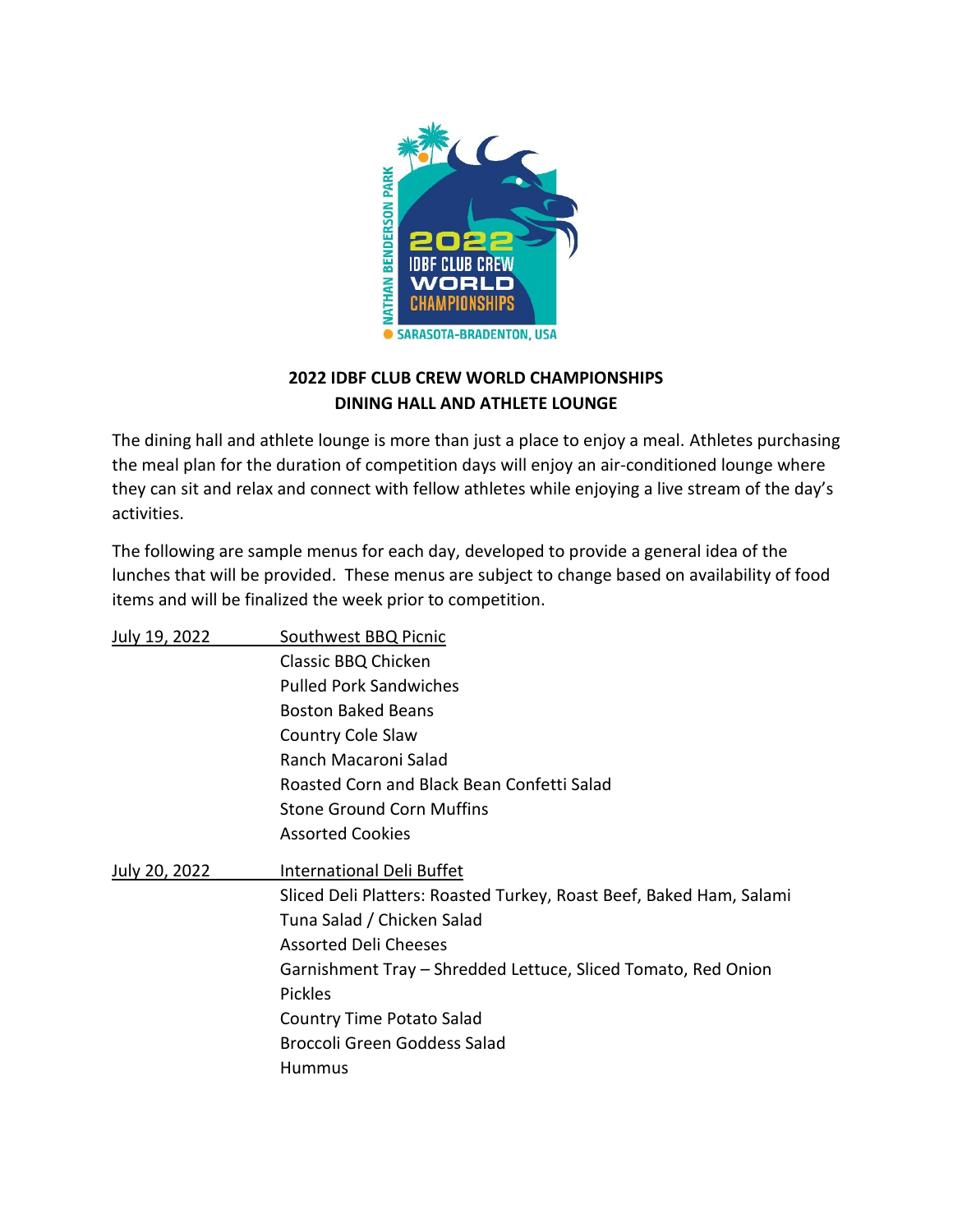|               | <b>Assorted Breads/Rolls</b>                                                                  |
|---------------|-----------------------------------------------------------------------------------------------|
|               | <b>Assorted Cakes &amp; Pies</b>                                                              |
| July 21, 2022 | Tex Mex Taco Bar<br>Tender Grilled Chicken, Seasoned Ground Beef, Texas Tofu                  |
|               | Roasted Fajita Vegetables                                                                     |
|               | Sofrito Rice                                                                                  |
|               | Jalapeno Corn and Pineapple Salad                                                             |
|               | <b>Assorted Chips, Tortillas</b><br>Guacamole, Salas, Hot Sauces and other Garnishments       |
|               | Cheese, Jalapenos, Lettuce, Diced Tomatoes, Queso                                             |
|               | Mexican Rice Pudding, Tres Leche Cake                                                         |
| July 22, 2022 | <b>Great American Cookout</b>                                                                 |
|               | Grilled Gourmet Hamburgers, Hot Dogs, Sausage Links, Turkey, Burgers,                         |
|               | Veggie Burgers                                                                                |
|               | Loaded Baked Potato Salad                                                                     |
|               | <b>Curried Cole Slaw</b>                                                                      |
|               | Corn on the Cob                                                                               |
|               | <b>Three Bean Salad</b>                                                                       |
|               | Cut to Order Watermelon Wedges                                                                |
|               | Garnishment Trays - Lettuce, Tomato, Onion, Relish, Cheeses<br><b>Assorted Buns and Rolls</b> |
|               | <b>Brownies</b>                                                                               |
| July 23, 2022 | Italian Style Buffet                                                                          |
|               | Caesar Salad                                                                                  |
|               | Insalata de Maison                                                                            |
|               | <b>Assorted Dressings</b>                                                                     |
|               | Arancini Marinara                                                                             |
|               | Chicken Parmigiana                                                                            |
|               | Gemelli Marinara                                                                              |
|               | Farfalle Pesto Alfredo                                                                        |
|               | <b>Meatballs Marinara</b>                                                                     |
|               | Tuscan Lasagna Rolls with Blush Sauce<br><b>Broccoli Almandine</b>                            |
|               | Italian Rum Crumb Cake                                                                        |
|               | <b>Frangelico Pudding Parfaits</b>                                                            |
| July 24, 2022 | <b>Grand Finale Buffet</b>                                                                    |
|               | <b>International Sensi Salad</b>                                                              |
|               | World Fair Country Salad                                                                      |
|               | Beef Stroganoff with Buttered Poppy Noodles                                                   |
|               |                                                                                               |